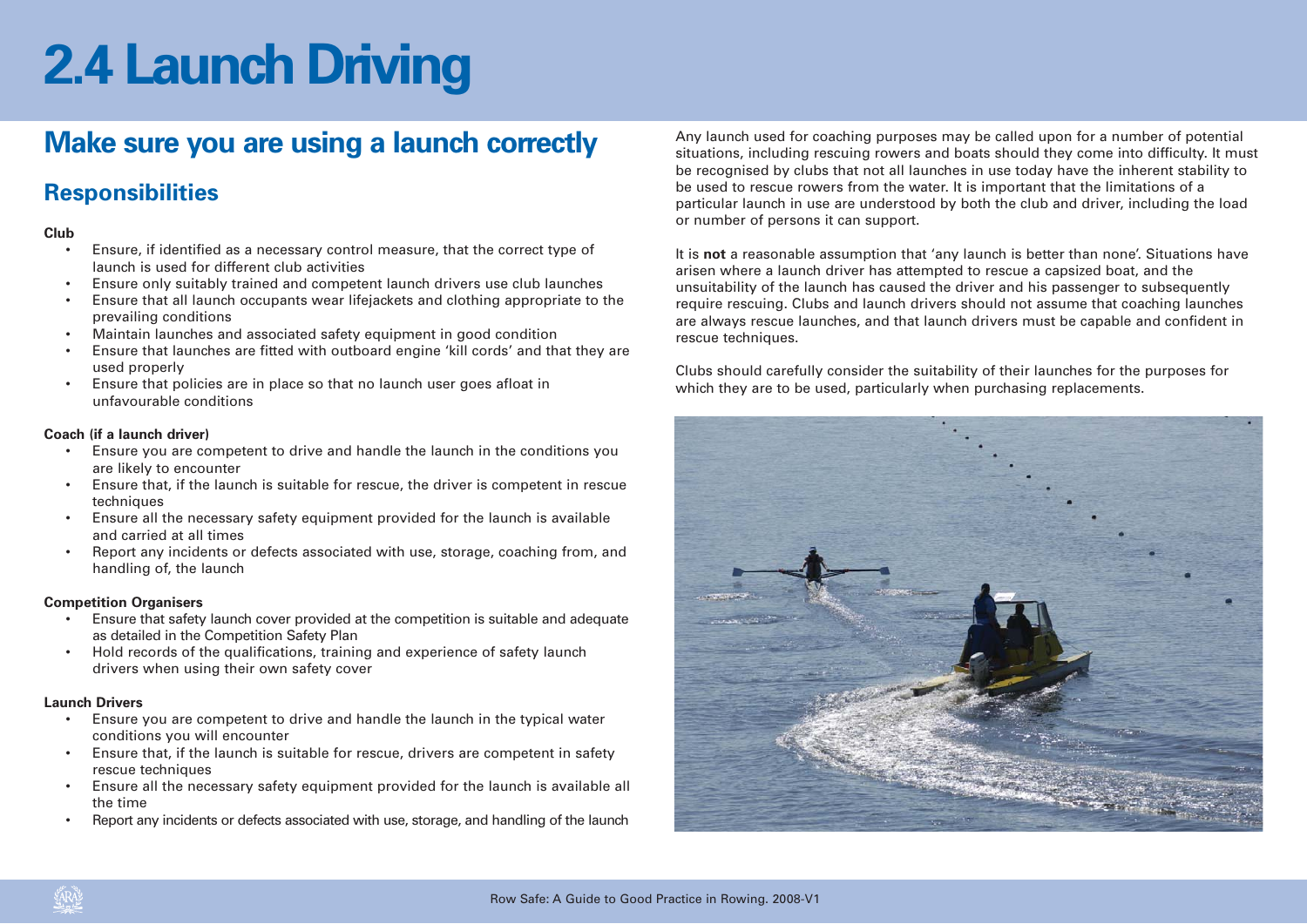## **Minimum standards to be adopted**

- • All launches should carry a plate stating the maximum weight it can safely support, together with this translated into the number of adults. This must be considered when planning safety cover
- • All launch drivers should hold as a minimum the RYA Level 2 powerboat certificate (appropriate to water conditions; tidal v non-tidal) or equivalent
- •All launch drivers and passengers must wear appropriate lifejackets at all times
- • All launch drivers must carry an appropriate form of communication device to summon help where necessary (eg, mobile telephone or marine VHF). Launch drivers must know emergency frequencies or numbers in case of an emergency (these can be laminated and stuck inside the launch). If carrying a marine VHF radio, the operator must hold a Short Range Certificate (SRC) and follow correct radio procedure at all times
- • All launch drivers must be aware of the rules of the water upon which they are operating and at all times, except in an emergency situation, adhere to the speed limits in place on that stretch of water
- • In dark or low visibility situations, launches must follow anti-collision regulations by following the necessary navigation rules, and displaying the correct navigation lights on all waters as specified by "Safety of Life at Sea" (SOLAS)
- • All launches must carry as a minimum:
	- •First Aid kit in a waterproof bag, checked monthly
	- •a throw line or equivalent grab line
	- •minimum toolkit and spares for the engine (if necessary)
	- •safety knife with rope cutter
	- • foil blankets or "Bivvi bags" enough for the passenger load capacity of the launch
	- •spare PFDs
	- •length of spare rope
	- •anchor and line appropriate for the conditions (if necessary)
	- •boathook
	- •spare kill-cord for use in the event of the driver over board
	- •audio signalling device: air horn, loudhailer, megaphone etc
	- •bailer
	- •paddle
	- • for Inflatables or Rigid Inflatable Boats (RIBs), a pump for the sponsons plus a spare valve, valve cap, and a repair kit (if necessary)
	- •spare fuel (if necessary)
	- • simple handholds fixed to the side of the launch to provide assistance to a person being rescued and to provide self help should the driver fall overboard
- • Before going afloat launch drivers must check that the launch is carrying the appropriate emergency equipment listed above
- •Launches used for safety cover should:

•

- •be fitted with a propeller guard
- •have sufficient stability to allow safe recovery of victims from the water
- be quick and manoeuvrable.
- •be designed not to create an excessive wash
- • have adequate capacity to be capable of carrying injured persons back to the boathouse quickly and safely
- • have a freeboard low enough, and sufficient buoyancy, to ease extraction of the victim from the water
- • Carry a 'rescue tube' (a 930mm length high-buoyancy foam tube developed especially for water rescue) or other flotation device suitable for supporting a casualty in the water

**Not all coaching launches are rescue launches** 

- • have space to lie a victim down in the boat to allow resuscitation or cater for injury
- •be properly equipped for rescue
- •be well maintained, with documented maintenance and servicing

**Note:** Aluminium 'Tin Fish', coaching catamarans and traditional long and narrow-beam 'low-wash' coaching launches are not suitable for rescue. Clubs should consider small cathedral-hulled dories or whalers, 5m+ RIBs or inflatable boats, with a propeller-guarded outboard motor suitable for the conditions (recommended minimum of 15hp).

### **Further good practice**

(In addition to minimum standards to be adopted)

- Clubs should ensure that rescue techniques are practised and recorded at least once every year by all launch drivers
- • Additional spares to be carried - Spare PFDs (accounting for largest single boat liable for rescue less capacity of launch), spare fuel tank (open water use), spare engine (open water use), engine spares
- •Alternative means of contacting shore, in-date flares, maps, navigation aids or GPS system
- • When choosing a new safety and/or coaching launch, clubs should consider 4-stroke engines where possible to reduce noise, emissions and pollution
- Use of 'Tin Fish' as a suitable coaching and safety launch should be phased out by clubs and not used to provide safety cover for a session or competition
- •Launch drivers must never take to the water on their own without means of contact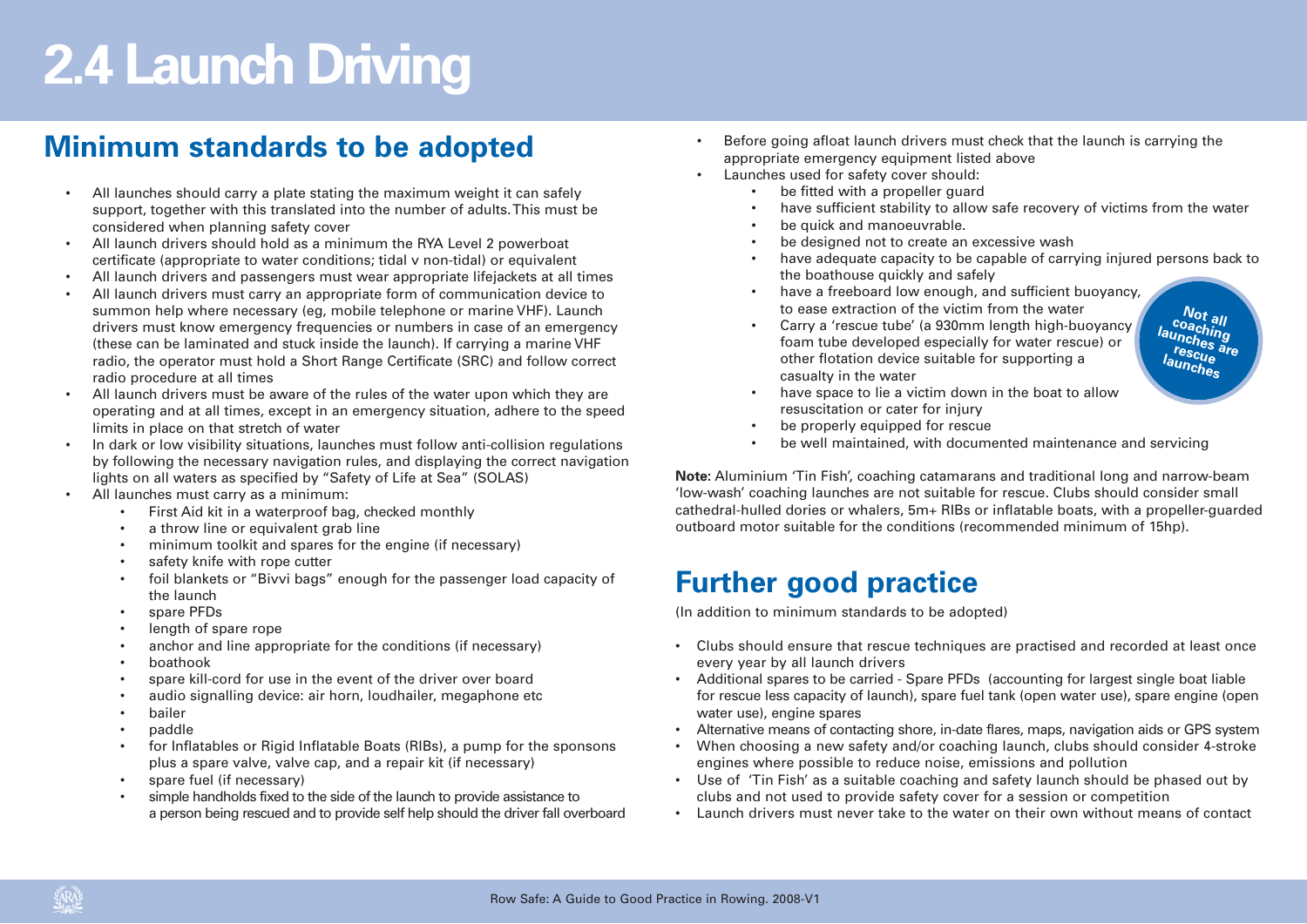to shore and communication of their journey

- Clubs should recognise that ongoing training in launch driving is of great importance
- •Rescue techniques should be practised annually and records kept
- It is necessary to keep boat and engine regularly cleaned and serviced, with this being documented by the club
- Where a club wishes to provide its own safety cover for a competition further training should be sought
- •Launch drivers providing safety cover should hold a minimum of RYA safety boat qualification
- • Advice should be sought from experts in rescue cover (e.g. Royal Life Saving Society UK) whenever a competition safety plan that includes use of safety boats is being designed
- • Whenever possible clubs should consider the provision of external, professional bodies and clubs for the provision of safety cover at competitions

## **Safety launch drivers guidelines**

These guidelines are intended as an aide-memoire for those launch drivers that have passed their RYA Level 2 Powerboat Handling Course and, for those who have yet to take it, as an introduction to some of the principles of safety provision using powered launches. By accepting the role of safety launch driver you are taking on responsibilities towards others so, for your own benefit, you must ensure that you are well trained, well practised and up to date with the current rescue techniques.

It is important to recognise that the primary duty of a safety launch driver is the control of the launch. A crewman must be qualified and trained to carry out rescue, recoveries and first aid without the support of the driver, or the rescue of a casualty may become inefficient and/or pose a danger to the launch, crew, driver, casualty and other river users.

The primary aim of all safety launch drivers is the safety of those taking part in the organised activity, within their area of responsibility, for the duration of the Regatta, Processional Race or other club activity. If the launch is being used in secondary duties, such as any umpiring, marshalling or coaching tasks these must give way to the primary aim of safety should the need arise. Launch drivers must not forget the responsibility for their own safety, and the safety of other river users, whilst performing these duties.

It is not recommended that a safety launch be used for any other secondary duties if possible.

The objectives of all safety launch drivers are to:

- •avoid becoming a victim him/herself
- • stay at the helm of the boat unless the crew requires assistance with recovering a casualty
- •stay in the launch and never enter the water for a rescue
- •direct his/her crew to the maximum effect for an efficient rescue
- •provide rescue facilities to Regattas, Processional Races, events and other club activities
- •recover capsized athletes without worsening their condition
- •quickly and safely transport any injured rowers to medical attention (or vice versa)

Safety Launches should always carry a minimum of one crewman for a variety of reasons including to:

- •assist the driver by 'spotting' in front of the launch, for debris, river traffic etc
- • take over ancillary functions from a coach, for example, using a megaphone, video camera, rate watch etc
- • assist with proper trim and balance of the launch, most powerboats require at least 2 persons on board before they will perform and handle optimally, creating the least wash and wake possible
- •assist if the driver experiences any difficulties
- •assist with rescue, first aid and resuscitation should a rescue be necessary

Launch drivers should be:

- •relevantly trained and practised in boat handling and rescue techniques
- • trained in resuscitation and first aid. The safety launch may well be the first craft on the scene of an accident so the driver or crewman should hold a valid and recognised First Aid Certificate
- up to date in knowledge and skill

### **General Points**

The maximum load of the launch must be considered when planning safety cover and should not be exceeded under any conditions.

Due to wind and engine noises, trying to shout from a moving powerboat is not very effective. Get in close, stop and speak clearly.

Choose the right clothing for the prevailing weather conditions and bear in mind the potential length of time to be afloat, the possible need for one crew member to enter the water, inactivity for long periods in cold weather and the need for agility when moving about the boat.

Hot drinks on cold days, and vice versa, will maintain the efficiency of the crew.

Boat handling skills should become second nature so that you can concentrate on the task of

**Practise your rescue drill**